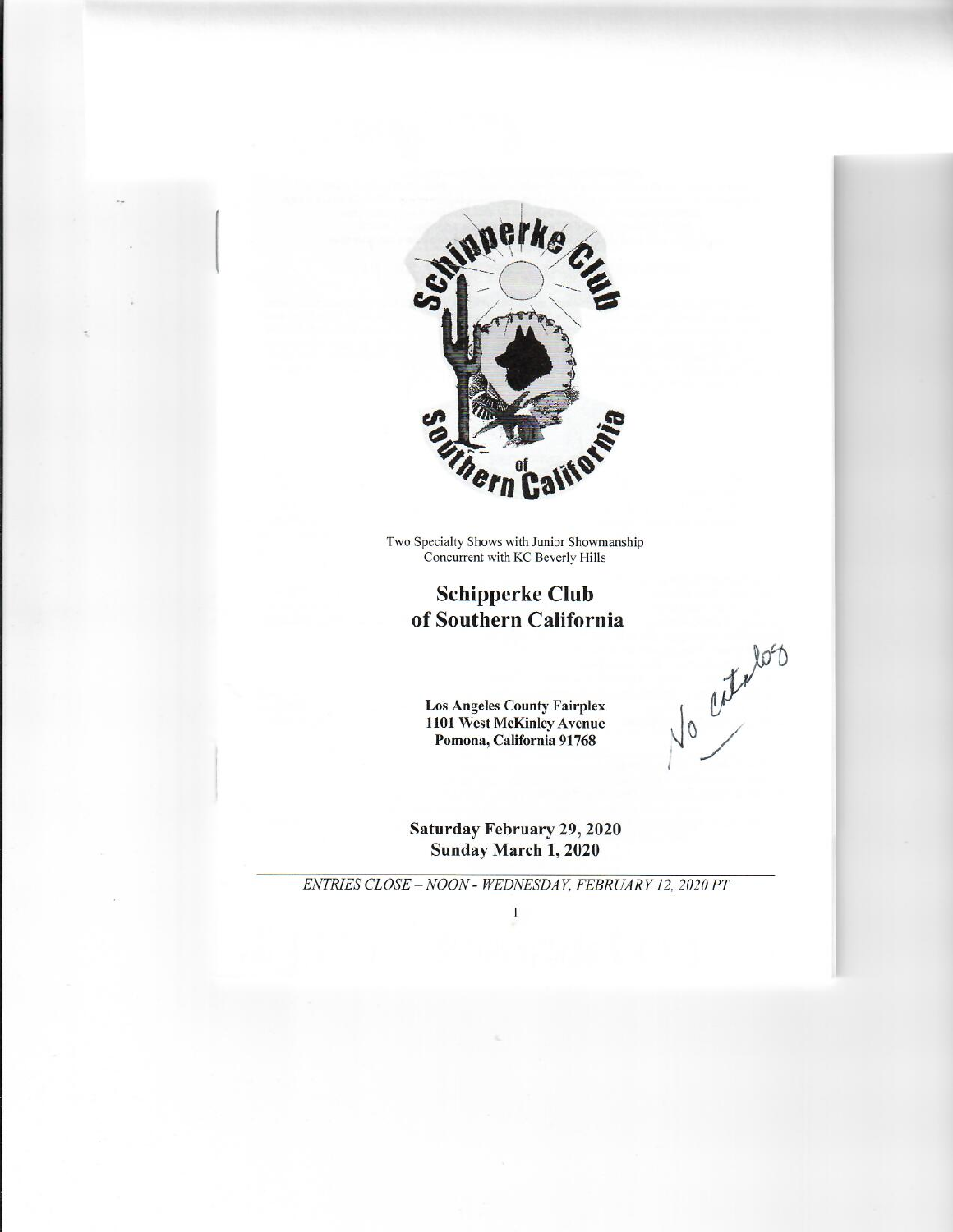THIS SHOW IS HELD UNDER AMERICAN KENNEL CLUB RULES AND REGULATIONS

Event #2020123002 2020123003

Two Specialty Shows with Junior Showmanship Concurrent with KC Beverly Hills

## **Schipperke Club** of Southern California

Licensed by the American Kennel Club

Saturday February 29, 2020 Sunday March 1, 2020

**Los Angeles County Fairplex** 1101 West McKinley Avenue, Pomona, California 91768 Indoor/Unbenched. Event Hours: 7 am to 8 pm. Judges

Saturday Conformation Mr. Michael Leonard 196 Kimmage Road West, Dublin, Ireland 12

Saturday Junior Showmanship Mrs. Phillis A. Autrey 24 Fawnwood Dr E., Aiken, SC 29803

**Sunday Conformation** Mrs. Stephanie S. Hedgepath 131 Minnie Fallow Rd., Lexington, SC 29073



Permission has been granted by the American Kennel Club for the holding of this event under American Kennel Club rules and regulations.

Gina M. DiNardo, Secretary

### **Superintendents**

Jack Bradshaw Dog Show Superintendents/Est. 1898 Post Office Box 227303, Los Angeles, California 90022 Telephone: (323) 727-0136; FAX: (323) 727-2949; WEB: www.jbradshaw.com Marion Bradshaw / Barbara Bradshaw / Susan Bradshaw MacLyman Julie Bradshaw Draper / John Bradshaw / Eloise O'Donnell / Cindy Marshall/Keith MacLyman One or more of the above superintendents will attend the show

**NOHS** is not offered

3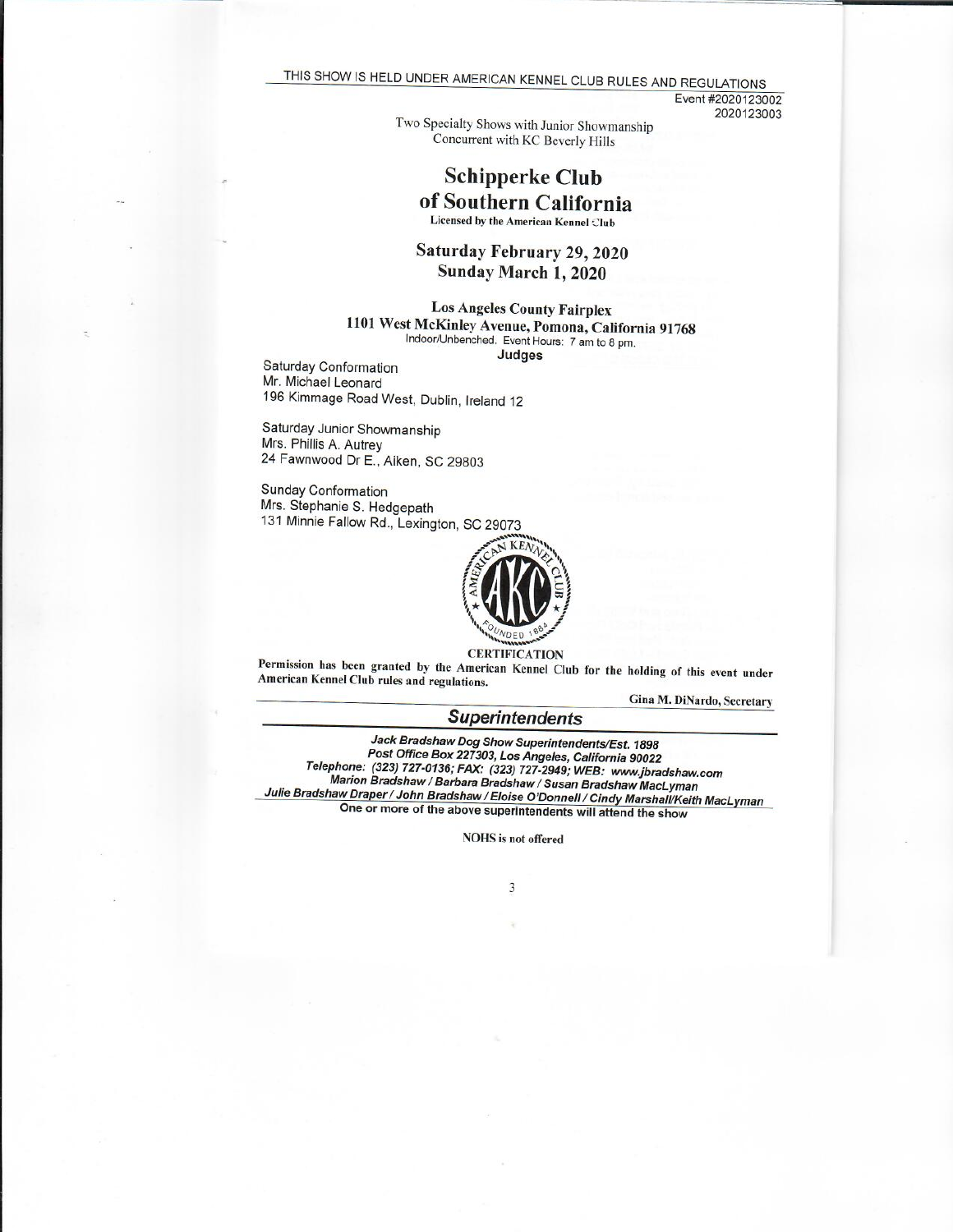#### OFFICERS<sup>.</sup> **President: Kathy Navarrete** Vice President: Lynn Brown Secretary / Treasurer: Karen Ward karen@klward.net 9112 Madeline Dr., Huntington Beach, Ca 92646 714-342-1557

#### **SHOW CHAIR**

Karen Ward karen@klward.net 9112 Madeline Dr., Huntington Beach, Ca 92646 714-342-1557

#### **COMMITTEE**

Official photographer - Bettina Bienefeld www.bestinshowphoto.com bestinshowphoto@gmail.com

Only this photographer will be allowed in the judging ring. Only the listed official photographers may take win pictures. A win picture is defined as consisting of a judge, dog and ribbons.

Central Veterinary Hospital.. ... Emergency Veterinarian Open 24 Hours 281 N. Central Avenue, Upland, CA 91786, (909) 981-2855

#### **BEST IN PUPPY CLASSES**

Best Puppy will be selected from the Puppy Class winners following the judging of Best of Breed & Award<br>of Merit Competition. Only dogs not defeated in a Puppy Class are eligible to compete.

#### **BEST BRED BY EXHIBITOR**

Best Bred By Exhibitor will be selected from the Bred By Exhibitor Class winners following the judging of Best of Breed & Award of Merit Competition. Only dogs not defeated in the Bred By Class are eligible to compete.

#### **BEST VETERAN**

Best Veteran will be chosen from the first place Veteran class winners. Only dogs not defeated in the Veteran Class are eligible to compete.

#### **TROPHIES**

Saturday, February 29 concurrent will we be offering Schipperke and/or dog related items for trophies

Sunday, March 1 concurrent will be bare bones with only ribbons and rosettes.

#### **CHALLENGE TROPHIES**

BEST OF BREED - Kristen Henry, Bonchien Schipperkes, offers the GCHG Cedric The Entertainer HOF Memorial Challenge Trophy. For permanent possession, the trophy must be won three times by the exact same owner(s), not necessarily with the same dog nor at consecutive shows. The trophy is a wooden plaque adorned with a picture of GCHG Cedric The Entertainer HOF. The trophy will be engraved above the picture with the following: "Best of Breed-GCHG Cedric The Entertainer HOF Memorial Challenge Trophy-SCSC." After each Specialty, it will be adorned with a plate on which the year, BOB dog's name and owner's name(s) are to be engraved. A token trophy will be offered by SCSC.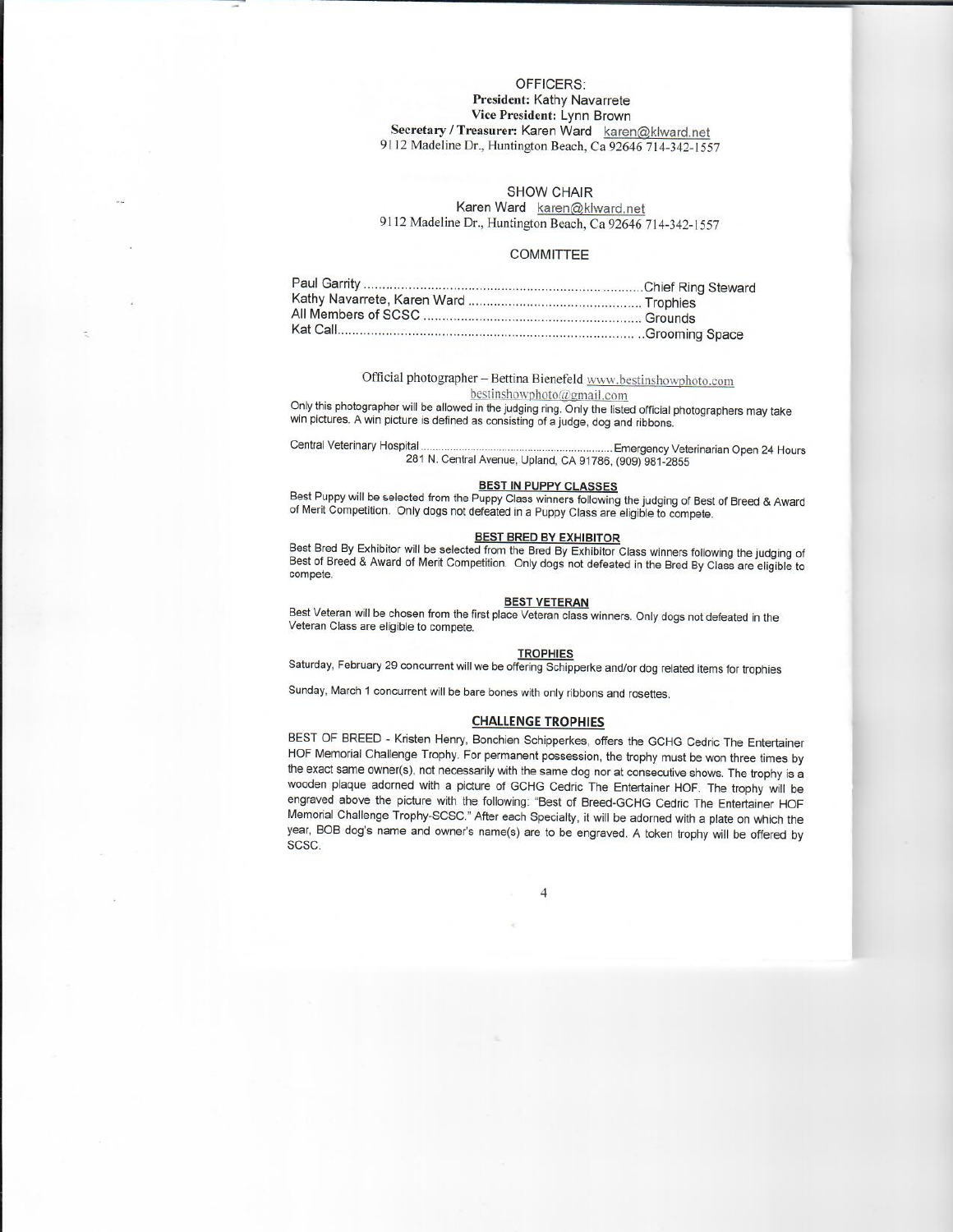# **February 29, 2020 SCSC Regional Results**

| <b>SCHIPPERKES</b>                                        |  | Judge: Mr. Michael Leonard                                                                                                                                                                                                                                 |  |  |
|-----------------------------------------------------------|--|------------------------------------------------------------------------------------------------------------------------------------------------------------------------------------------------------------------------------------------------------------|--|--|
| SCHIPPERKES Puppy 9 months and under 12 months Dogs.      |  |                                                                                                                                                                                                                                                            |  |  |
| 1                                                         |  | 5 DENIM'S DIABLO BREEZE PAS DE DEUX, NP54556402 4/11/2019. Breeder: Lisa<br>Vizcarra. By GCH Willow's Wildwest Denim De Sang Bleu -- GCH Shalako Kenbe N<br>Barbil Southern Breeze. Lisa Vizcarra. Dog.                                                    |  |  |
|                                                           |  | <b>SCHIPPERKES 12 Months and under 18 Months Dogs.</b>                                                                                                                                                                                                     |  |  |
| 1                                                         |  | 7 SPINDRIFT EBONYSTAR ROLLER COASTER SUNRISE II, NP53309701 10/4/2018.<br>Breeder: Eileen Lane, Megan Lane Stulting,. Lynn Brown By GCH Ebonystar<br>Moonshiner Follow The Leader -- Spindrift Play It Again. Megan Lane Stulting and<br>Lynn Brown . Dog. |  |  |
|                                                           |  | <b>SCHIPPERKES Bred by Exhibitor Dogs.</b>                                                                                                                                                                                                                 |  |  |
| 1/RW                                                      |  | 9 EBONY SAND'S LIMITLESS, NP55363103 4/10/2019. Breeder: Lisa Haines & Amy<br>Halterman. By GCH Ebony Sand's Perrier-Jouet -- GCHB Rivendel's Catching Fore.<br>Lisa Haines . Dog.                                                                         |  |  |
| $\overline{2}$                                            |  | 11 WILLOW'S MORAL OF THE STORY, NP55647301 6/8/2019. Breeder: owner. By GCH<br>Deloran's Wizard of Oz -- CH Willow's True Story. Diane and Terry Johnson . Dog.                                                                                            |  |  |
| <b>SCHIPPERKES Open Dogs.</b>                             |  |                                                                                                                                                                                                                                                            |  |  |
| 1/W/BW                                                    |  | 15 TOPPERLYNS-RAMAR A DRAGON LEGEND, NP47559004 8/17/2017. Breeder: Lynda<br>L Kieres & marsha Schafer. By GCHB Ramar's Dance With Dragon -- Ramar-Rockdale<br>Mt. Aspen Ablaze. Lynda L Kieres and Marsha Schafer & Conner Maplethorpe.<br>Dog.           |  |  |
|                                                           |  | SCHIPPERKES Puppy 6 months and under 9 months Bitches.                                                                                                                                                                                                     |  |  |
| 1                                                         |  | 6 WILLOW'S RHYMES AND RIDDLES, NP55647304 6/8/2019. Breeder: Diane Johnson.<br>and Terry Johnson By GCH Deloran's Wizard Of Oz -- CH Willow's True Story. Ashley<br>Gwozdz . Bitch.                                                                        |  |  |
| $\overline{2}$                                            |  | 8 TUMBLEWEED'S LITTLEST ANGEL, NP56366302 8/3/2019. Breeder: June A Moore.<br>By GCHS Tumbleweed Walking' Streets O'Gold "Walker" -- CH Tumblewweed's Have<br>A Nice Day "Smirk". Robert Peddle and Dennis Hart & June A Moore. Bitch.                     |  |  |
|                                                           |  | SCHIPPERKES Puppy 9 months and under 12 months Bitches.                                                                                                                                                                                                    |  |  |
| Α                                                         |  | 10 DENIM'S JM SUMMER CREEZE PAS DE DEUX, NP54556405 4/11/2019. Breeder: Lisa<br>Vizcarra. By GCH Willow's Wildwest Denim De Sang Bleu -- GCH Shalako Kenbe N<br>Barbil Southern Breeze. Lisa Vizcarra and Janice Parsons. Bitch.                           |  |  |
|                                                           |  | <b>SCHIPPERKES 12 Months and under 18 Months Bitches.</b>                                                                                                                                                                                                  |  |  |
| 1/RW                                                      |  | 12 EBONY SAND'S LET IT GO, NP54642801 10/29/2018. Breeder: Kathy Navarrete &<br>Lisa Haines. By CH Deloran's On Board With Seasun N'Ebonysands -- Ebony Sand's<br>Once Upon A Time. Kathy Navarrete and Lisa Haines. Bitch.                                |  |  |
| <b>SCHIPPERKES Bred by Exhibitor Bitches.</b>             |  |                                                                                                                                                                                                                                                            |  |  |
| 1/W                                                       |  | 14 WILLOW'S LOVE STORY, NP55647303 6/8/2019. Breeder: owner. By GCH Deloran's<br>Wizard of Oz -- CH Willow's True Story. Diane and Terry Johnson. Bitch.                                                                                                   |  |  |
| <b>SCHIPPERKES Non-Reg Eligible BOB/BOV Veteran Dogs.</b> |  |                                                                                                                                                                                                                                                            |  |  |
| 1                                                         |  | 17 GCH SPINDRIFT BRAVO, NP33671702 9/3/2012. Breeder: Owners. By CH Ebonystar                                                                                                                                                                              |  |  |

Moonshiner Trik R Treat Shine -- GCH Willow's Spindrift Stowaway. **Eileen Lane and** 

**Megan Lane Stulting and Lynn Brown**. Dog.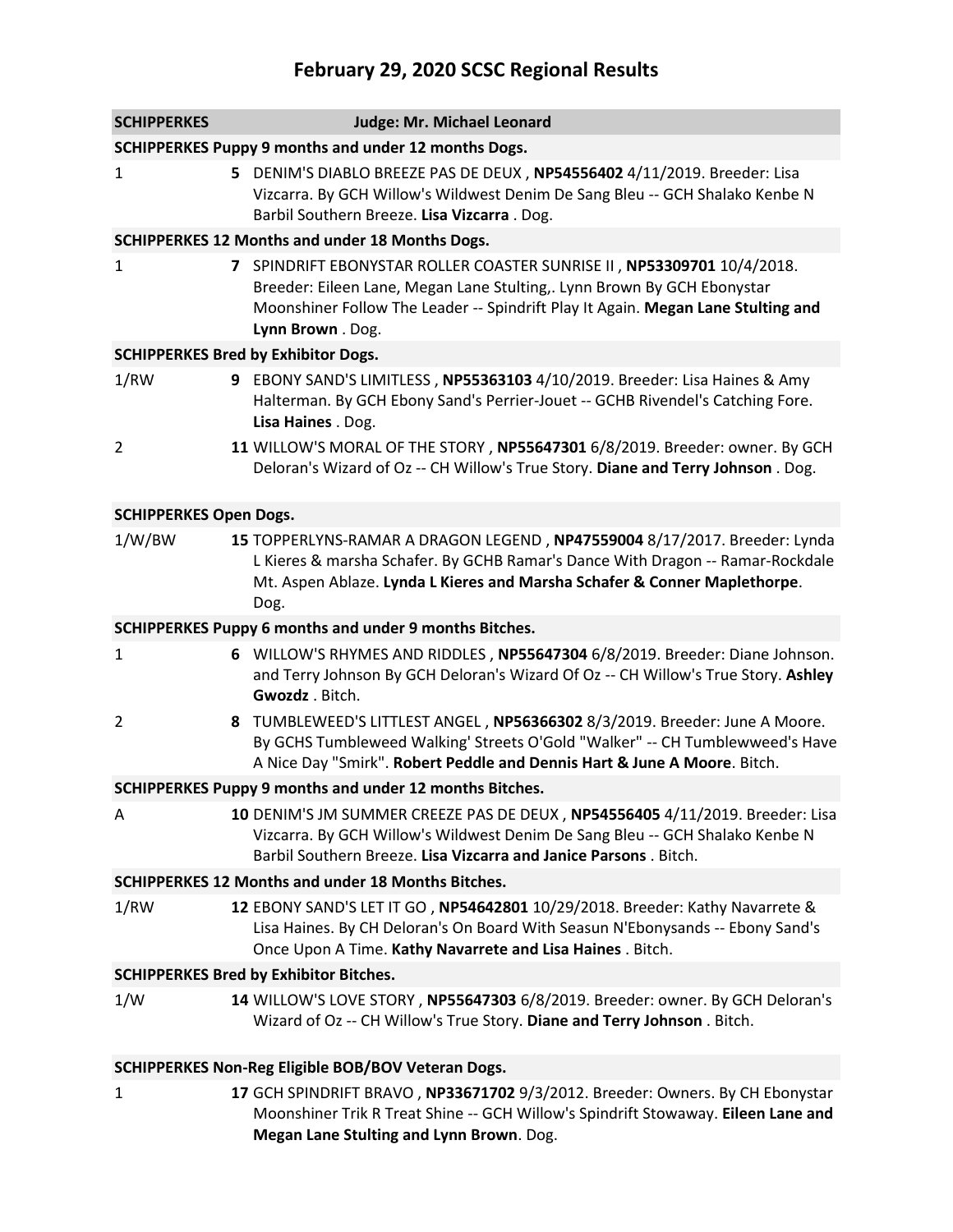| Α                                                            | 19 CH GIVESMEGOOSEBUMPS DE SANG BLEU, NP33163302 7/26/2012. Breeder:<br>Maureen Garrity & lisa Kruse. By CH Willows Let It Ride -- Wildwest Becauseofyou<br>De Sang Bleu. Maureen Garrity and Susan Garrity and Arleen Meininger. Dog. |  |  |  |
|--------------------------------------------------------------|----------------------------------------------------------------------------------------------------------------------------------------------------------------------------------------------------------------------------------------|--|--|--|
| <b>SCHIPPERKES Non-Reg Eligible BOB/BOV Veteran Bitches.</b> |                                                                                                                                                                                                                                        |  |  |  |
| 1                                                            | 16 GCH WILLOW'S KB BALLERNIA OF THE NIGHT, NP31966401 5/16/2012. Breeder:<br>Kathleen Bastian. By GCHB Willow's Let it Ride -- CH Coda's Music of the Night.<br>Diane and Terry Johnson . Bitch.                                       |  |  |  |
| Α                                                            | 18 GCH KEYSTONE CAST A LUCKY SPELL, NP21881201 12/11/2008. Breeder: Katie<br>Christman. By CH Spindrift Cast Away -- CH Keystone Sarahtoga Gowyn. Katie<br>Christman . Bitch.                                                          |  |  |  |
| 2                                                            | 20 CH EBONYSTAR MOONSHINER HAPPY TAILS TO YOU, NP26837402 3/14/2010.<br>Breeder: Lynn Brown. By CH Spindrift Top 'O The Mornin' -- Ebonystar Moonshiner<br>Shinetail. Lynn Brown and Dr. Marvis Sorrell. Bitch.                        |  |  |  |
|                                                              | <b>SCHIPPERKES Best-of-Breed/Variety</b>                                                                                                                                                                                               |  |  |  |
| B                                                            | 21 CH EBONYSANDS N TELSTAR MERCURY RISING, NP52336902 10/7/2018. Breeder:<br>Beth Burke & Lisa Haines. By GCHB Ebonysands Gone In Sixty Seconds -- CH Telstar<br>Daybreak Ruby Tuesday. Vicki and Ken Mark and Lisa Haines. Dog.       |  |  |  |
| SEL                                                          | 22 SCHIPADOX SECRET-STORM, NP39574803 3/23/2015. Breeder: Sharon L. Holmes.<br>By Fyrstarts and Tangerea's Fade To Black -- Schipadox Soul-Train's Sweet Yuma<br>Night. Dennis Hart and Robert Peddle. Bitch.                          |  |  |  |
| SEL                                                          | 23 GCHB WILLOW'S NO STONE UNTURNED, NP35641601 9/19/2013. Breeder: Diane<br>Johnson and Terry Johnson. By GCH Willow's Let It Ride -- CH Willow's Tally Ho-<br>Here We Go!. Diane and Terry Johnson . Dog.                             |  |  |  |
| OS                                                           | 24 CH TELSTAR'S SUMMER RAIN, NP46463201 5/23/2017. Breeder: Beth Burke. By<br>GCH Ebony Sand's Perrier-Jouet -- CH Te;star Daybreak Ruby Tuesday. Kathy<br>Navarrete and Lisa Haines . Bitch.                                          |  |  |  |
|                                                              | 28 GCH EBONYSTAR MOONSHINER SOFT KITTY WARM KITTY, NP33080302 6/18/2012.<br>Breeder: Lynn Brown. By CH Spindrift Rendezvouz with Ebonystar -- CH Ebonystar<br>Moonshiner Happy Tails to You. Lynn Brown and Dr. Marvis Sorrell. Bitch  |  |  |  |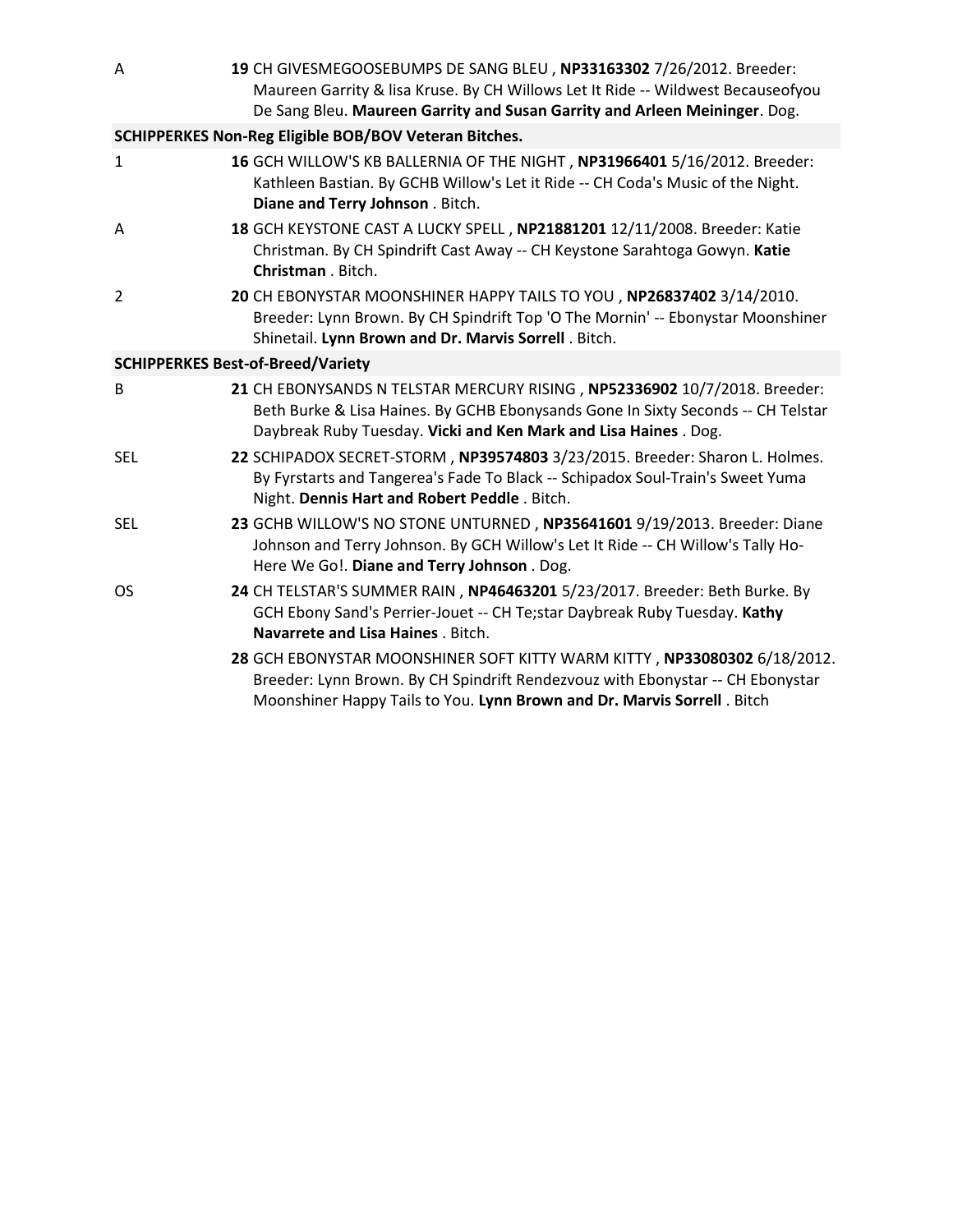# **March 1, 2020 SCSC Regional Results**

| <b>SCHIPPERKES</b>                                          | Judge: Mrs. Stephanie S. Hedgepath                                                                                                                                                                                                               |  |  |  |
|-------------------------------------------------------------|--------------------------------------------------------------------------------------------------------------------------------------------------------------------------------------------------------------------------------------------------|--|--|--|
| <b>SCHIPPERKES Puppy 9 months and under 12 months Dogs.</b> |                                                                                                                                                                                                                                                  |  |  |  |
| 5<br>1                                                      | DENIM'S DIABLO BREEZE PAS DE DEUX, NP54556402 4/11/2019.<br>Breeder: Lisa Vizcarra. By GCH Willow's Wildwest Denim De Sang Bleu --<br>GCH Shalako Kenbe N Barbil Southern Breeze. Lisa Vizcarra. Dog.                                            |  |  |  |
|                                                             | <b>SCHIPPERKES Bred by Exhibitor Dogs.</b>                                                                                                                                                                                                       |  |  |  |
| 1/W/BW                                                      | 9 EBONY SAND'S LIMITLESS, NP55363103 4/10/2019. Breeder: Lisa<br>Haines & Amy Halterman. By GCH Ebony Sand's Perrier-Jouet -- GCHB<br>Rivendel's Catching Fore. Lisa Haines . Dog.                                                               |  |  |  |
| $\overline{2}$                                              | 11 WILLOW'S MORAL OF THE STORY, NP55647301 6/8/2019. Breeder:<br>owner. By GCH Deloran's Wizard of Oz -- CH Willow's True Story. Diane<br>and Terry Johnson . Dog.                                                                               |  |  |  |
| <b>SCHIPPERKES Open Dogs.</b>                               |                                                                                                                                                                                                                                                  |  |  |  |
| 1/RW                                                        | 15 TOPPERLYNS-RAMAR A DRAGON LEGEND, NP47559004 8/17/2017.<br>Breeder: Lynda L Kieres & marsha Schafer. By GCHB Ramar's Dance With<br>Dragon -- Ramar-Rockdale Mt. Aspen Ablaze. Lynda L Kieres and Marsha<br>Schafer & Conner Maplethorpe. Dog. |  |  |  |
|                                                             | <b>SCHIPPERKES Puppy 6 months and under 9 months Bitches.</b>                                                                                                                                                                                    |  |  |  |
| A<br>6                                                      | WILLOW'S RHYMES AND RIDDLES, NP55647304 6/8/2019. Breeder:<br>Diane Johnson. and Terry Johnson By GCH Deloran's Wizard Of Oz -- CH<br>Willow's True Story. Ashley Gwozdz. Bitch.                                                                 |  |  |  |
| $\mathbf{1}$<br>8                                           | TUMBLEWEED'S LITTLEST ANGEL, NP56366302 8/3/2019. Breeder:<br>June A Moore. By GCHS Tumbleweed Walking' Streets O'Gold "Walker" --<br>CH Tumblewweed's Have A Nice Day "Smirk". Robert Peddle and Dennis<br>Hart & June A Moore. Bitch.          |  |  |  |
|                                                             | <b>SCHIPPERKES Puppy 9 months and under 12 months Bitches.</b>                                                                                                                                                                                   |  |  |  |
| A                                                           | 10 DENIM'S JM SUMMER CREEZE PAS DE DEUX, NP54556405<br>4/11/2019. Breeder: Lisa Vizcarra. By GCH Willow's Wildwest Denim De<br>Sang Bleu -- GCH Shalako Kenbe N Barbil Southern Breeze. Lisa Vizcarra<br><b>and Janice Parsons</b> . Bitch.      |  |  |  |
|                                                             | <b>SCHIPPERKES 12 Months and under 18 Months Bitches.</b>                                                                                                                                                                                        |  |  |  |
| 1/W                                                         | 12 EBONY SAND'S LET IT GO, NP54642801 10/29/2018. Breeder: Kathy<br>Navarrete & Lisa Haines. By CH Deloran's On Board With Seasun<br>N'Ebonysands -- Ebony Sand's Once Upon A Time. Kathy Navarrete and<br>Lisa Haines . Bitch.                  |  |  |  |
|                                                             | <b>SCHIPPERKES Bred by Exhibitor Bitches.</b>                                                                                                                                                                                                    |  |  |  |
| 1/RW                                                        | 14 WILLOW'S LOVE STORY, NP55647303 6/8/2019. Breeder: owner. By<br>GCH Deloran's Wizard of Oz -- CH Willow's True Story. Diane and Terry<br>Johnson . Bitch.                                                                                     |  |  |  |
|                                                             | <b>SCHIPPERKES Non-Reg Eligible BOB/BOV Veteran Dogs.</b>                                                                                                                                                                                        |  |  |  |
| 1                                                           | 17 GCH SPINDRIFT BRAVO, NP33671702 9/3/2012. Breeder: Owners. By<br>CH Ebonystar Moonshiner Trik R Treat Shine -- GCH Willow's Spindrift<br>Stowaway. Eileen Lane and Megan Lane Stulting and Lynn Brown. Dog.                                   |  |  |  |